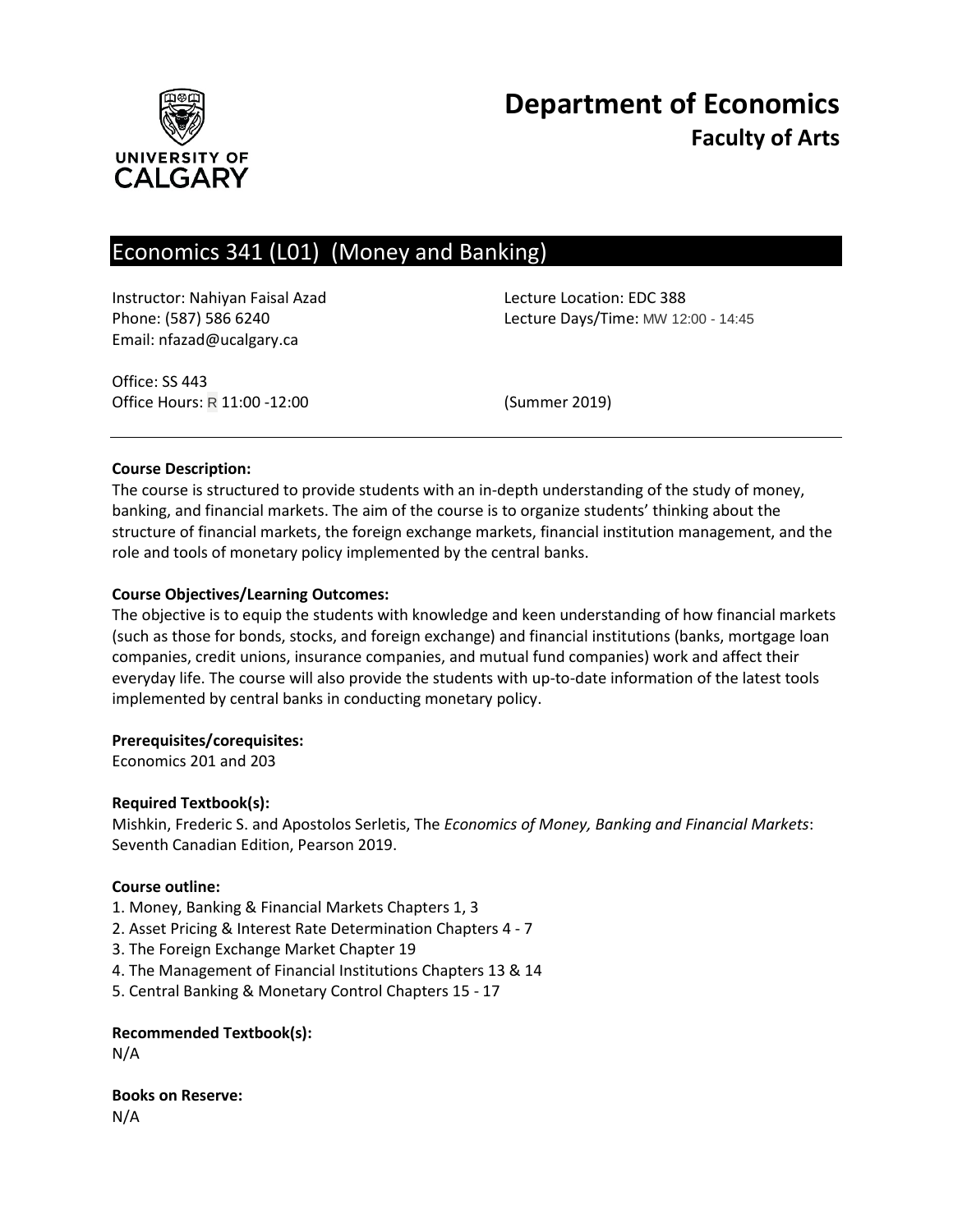### **Desire2Learn:**

This course will make use of the Desire2Learn (D2L) platform. Students who are registered in the course can log on a[t http://d2l.ucalgary.ca](http://d2l.ucalgary.ca/) through their student centre. Please note that D2L features a class e-mail list that may be used to distribute course-related information. These e-mails go to your University of Calgary e-mail addresses only.

# **Tutorials:**

Students are expected to attend the weekly tutorial section to which they have been assigned. During the tutorials, the TA will discuss pre-assigned questions and additional material relevant to the course that is not covered in lectures.

# **Grade Determination and Final Examination Details:**

| ASSIGNMENTS              | 20%  |
|--------------------------|------|
| (2 at 10% each)          |      |
| MIDTERM EXAMINATION      | 30%  |
| (July 31, 2019)          |      |
| <b>FINAL EXAMINATION</b> | 50%  |
|                          | 100% |
|                          |      |

Part marks of 0.5 or above will be rounded up; those below 0.5 will be rounded down. A passing grade on any particular component of the course is not required for a student to pass the course as a whole.

The official grading system will be used. See http://www.ucalgary.ca/pubs/calendar/current/f-1-1.html.

If a student's letter grade on the final exam exceeds their midterm(s) letter grade, the weight of the midterm(s) is (are) transferred to the final exam. The student must have written the midterm(s) or provided supporting documentation for the absence(s) such as a medical note or statutory declaration.

As per the Writing Across the Curriculum Statement in the Calendar, writing and grading thereof will be a factor in the evaluation of student work.

Any student work which remains undistributed after the last day of classes will be available to students through the instructor's office during the instructor's office hours.

The final examination will be comprehensive, scheduled by the Registrar, held in a classroom, and last 2 hours. If a student cannot write their final exam on the date assigned by the Registrar's Office, they need to apply for a deferred exam www.ucalgary.ca/registrar/exams/deferred\_final. Under no circumstance will this be accommodated by the Department.

Tests and exams WILL involve multiple choice questions.

Non-programmable calculators WILL be allowed during the writing of tests or final examinations.

The exact date for the in-class midterm will be announced at least one week in advance.

THERE WILL BE NO MAKEUP OR DEFERRED QUIZZES/TESTS/EXAMS under any circumstances, nor may the quizzes/tests/exams be written early. Students unable to write the quizzes/tests/exams because of documented illness, family emergency, religious observance, or university-sanctioned event will have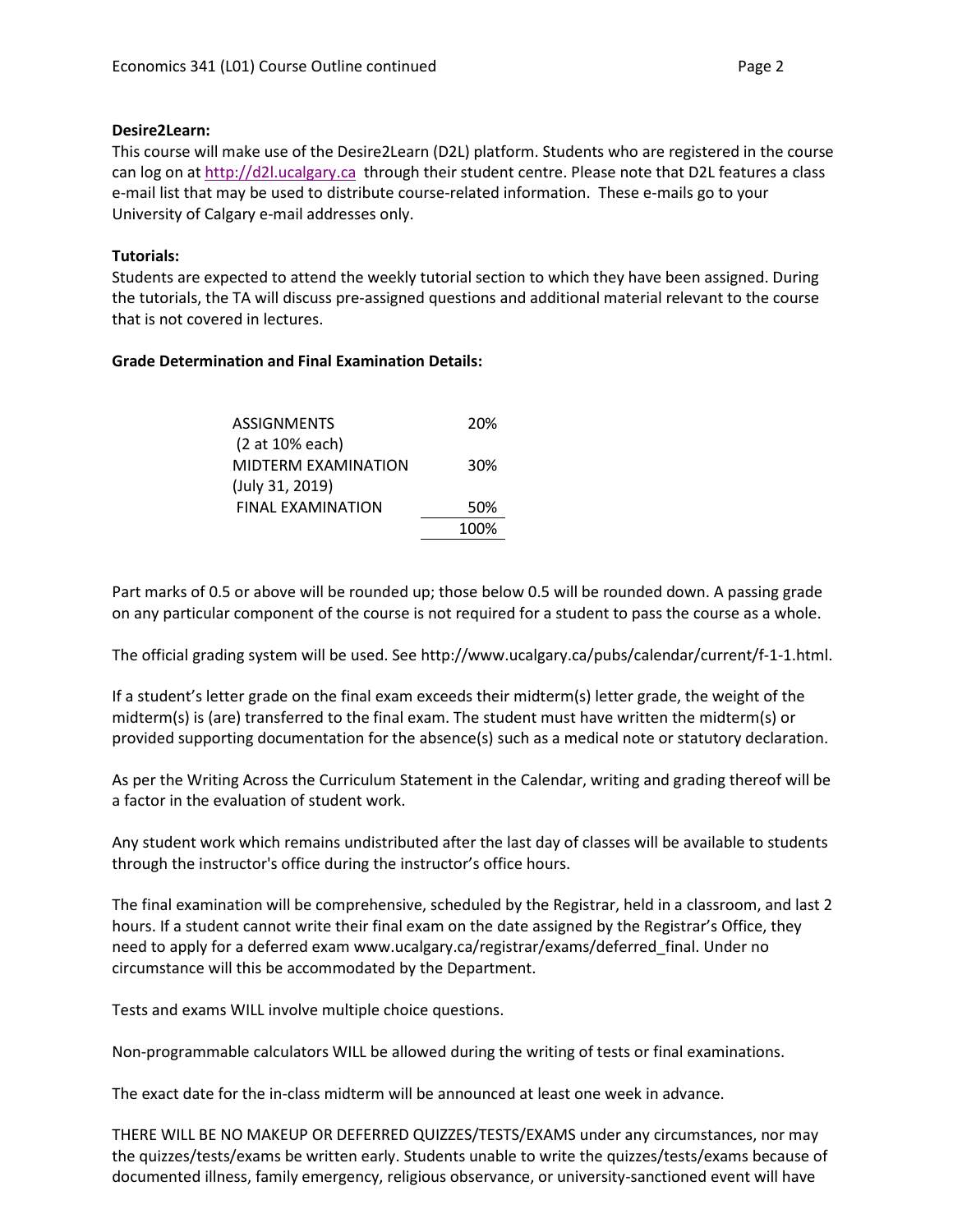the weight shifted to the final examination; otherwise a grade of zero will be assigned.

**Reappraisal of Grades and Intellectual Honesty:** *For reappraisal of graded term work, see Calendar I.2* <http://www.ucalgary.ca/pubs/calendar/current/i-2.html>

*For reappraisal of final grade, see Calendar I.3* <http://www.ucalgary.ca/pubs/calendar/current/i-3.html>

*Statement of Intellectual Dishonesty, see Calendar K.4* <http://www.ucalgary.ca/pubs/calendar/current/k-4.html>

*Plagiarism and Other Academic Misconduct, see Calendar K.5* <http://www.ucalgary.ca/pubs/calendar/current/k-5.html>

#### **Academic Accommodations:**

The student accommodation policy can be found at: [ucalgary.ca/access/accommodations/policy.](http://www.ucalgary.ca/access/accommodations/policy)

Students needing an accommodation because of a disability or medical condition should communicate this need to Student Accessibility Services in accordance with the Procedure for Accommodations for Students with Disabilities [ucalgary.ca/policies/files/policies/student-accommodation-policy.](http://www.ucalgary.ca/policies/files/policies/student-accommodation-policy.pdf)

Students needing an Accommodation based on a Protected Ground other than disability should communicate this need, preferably in writing, to the course instructor.

#### **Important Dates:**

Please check:<http://www.ucalgary.ca/pubs/calendar/current/academic-schedule.html>

#### **Student Organizations:**

Faculty of Arts Students' Association (F.A.S.A.): Economics Department Representative Office: SS 803, E-mail: [econrep@fasaucalgary.ca](mailto:econrep@fasaucalgary.ca) and Web[: www.fasaucalgary.ca.](http://www.fasaucalgary.ca/)

#### **Society of Undergraduates in Economics:**

[https://www.ucalgarysue.com/.](https://www.ucalgarysue.com/)

Society of Undergraduates in Economics is a student run organization whose main purpose is to assist undergraduate economics students to succeed both academically and socially at the University of Calgary. Services include access to the exam bank, career events such as Industry Night and information sessions, mentorship programs, and social events for members. They invite you to join by contacting SUE at societyofundergradsineconomics@gmail.com.

#### **Faculty of Arts Program Advising and Student Information Resources:**

• Have a question, but not sure where to start? The Arts Students' Centre is your information resource for everything in Arts! Drop in at SS102, call them at 403-220-3580 or email them at [artsads@ucalgary.ca.](mailto:artsads@ucalgary.ca) You can also visit the Faculty of Arts website at <http://arts.ucalgary.ca/undergraduate> which has detailed information on common academic concerns, including program planning and advice.